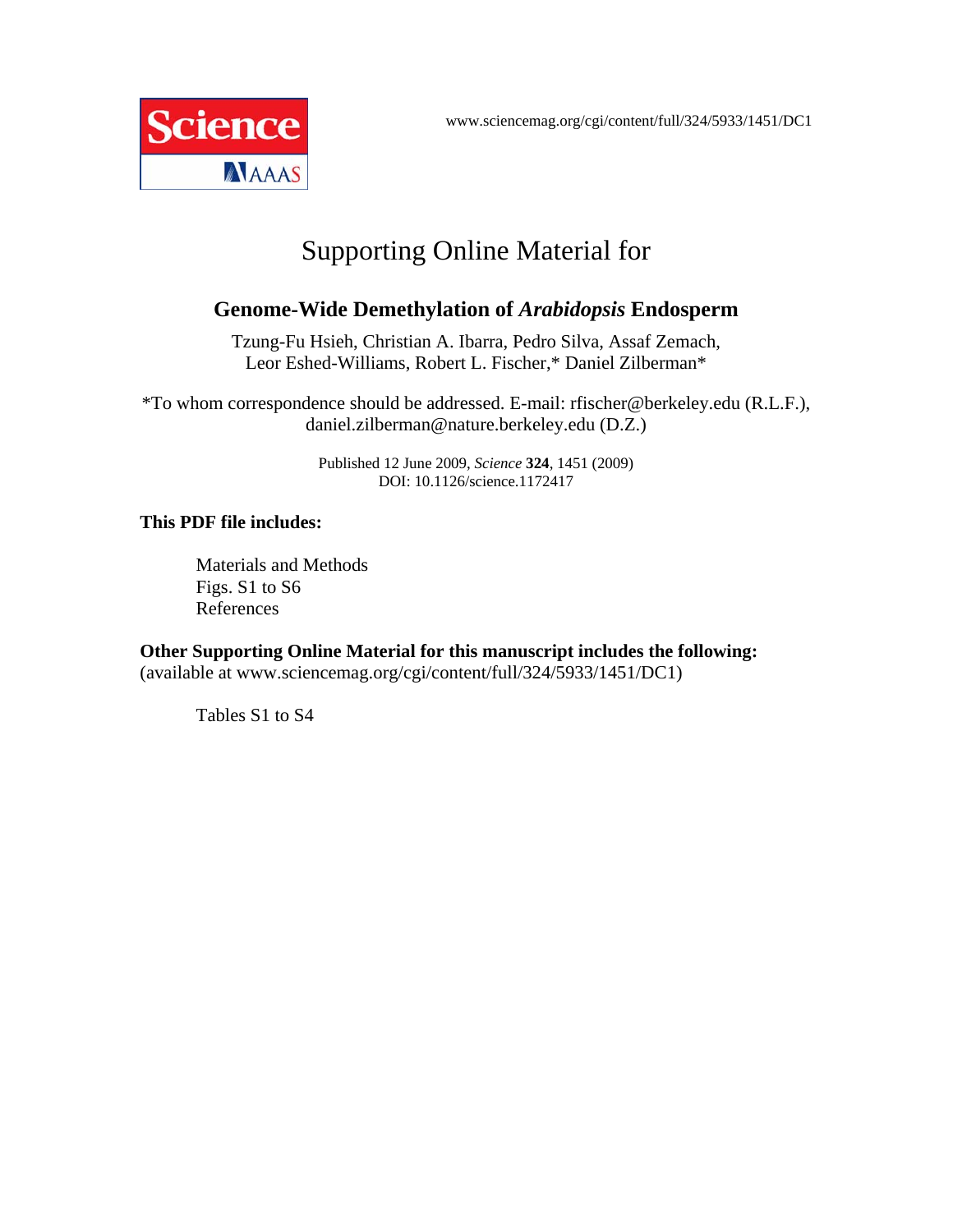#### **Supporting Online Material**

#### **Materials and Methods**

**Seed dissection and nucleic acid purification.** Seeds at the mid-torpedo stage to earlymaturation stage (7-9 days after pollination, ecotype Col-0) were dissected in 0.3 M sorbitol, 5 mM MES (pH 5.7) on a slide under a dissecting microscope. At this stage of development, bilaterally active genes are expressed from both maternal and paternal genomes in embryo and endosperm (*S1*). Embryos were washed to remove contaminating endosperm. Because the Arabidopsis seed coat has considerable tensile strength, it was possible to separate endosperm from the seed coats and extract DNA from pure endosperm, as previously described (*S2, 3*). We also extracted DNA from aerial tissues of 4-week old Col-0 plants.

**Bisulfite sequencing.** For our experiments we adapted the protocol published recently by Joseph Ecker and colleagues (*S4*). First, we synthesized custom Illumina adapters in which cytosines were replaced by 5-methylcytosines, so that the adapters would survive bisulfite conversion. We chose to synthesize paired ends (PE) adapters, which allow each molecule to be sequenced from both ends, thus facilitating subsequent alignment to the genomic scaffold. The adapter oligos (5'- ACACTCTTTCCCTACACGACGCTCTTCCGATCT-3'; 3'-

GAGCCGTAAGGACGACTTGGCGAGAAGGCTAGp-5'; oligonucleotide sequences © 2006 and 2008 Illumina, inc.) were annealed as described by Cronn et al. (*S5*), generating a Y-shaped molecule (fig. S1).

 We isolated 0.5-1 micrograms of genomic DNA from endosperm dissected from wild type and *dme* seeds, as well as control wild type embryos and aerial tissues. We did not use *dme*  embryos because they abort at a very early stage. DNA was sheared by sonication to fragments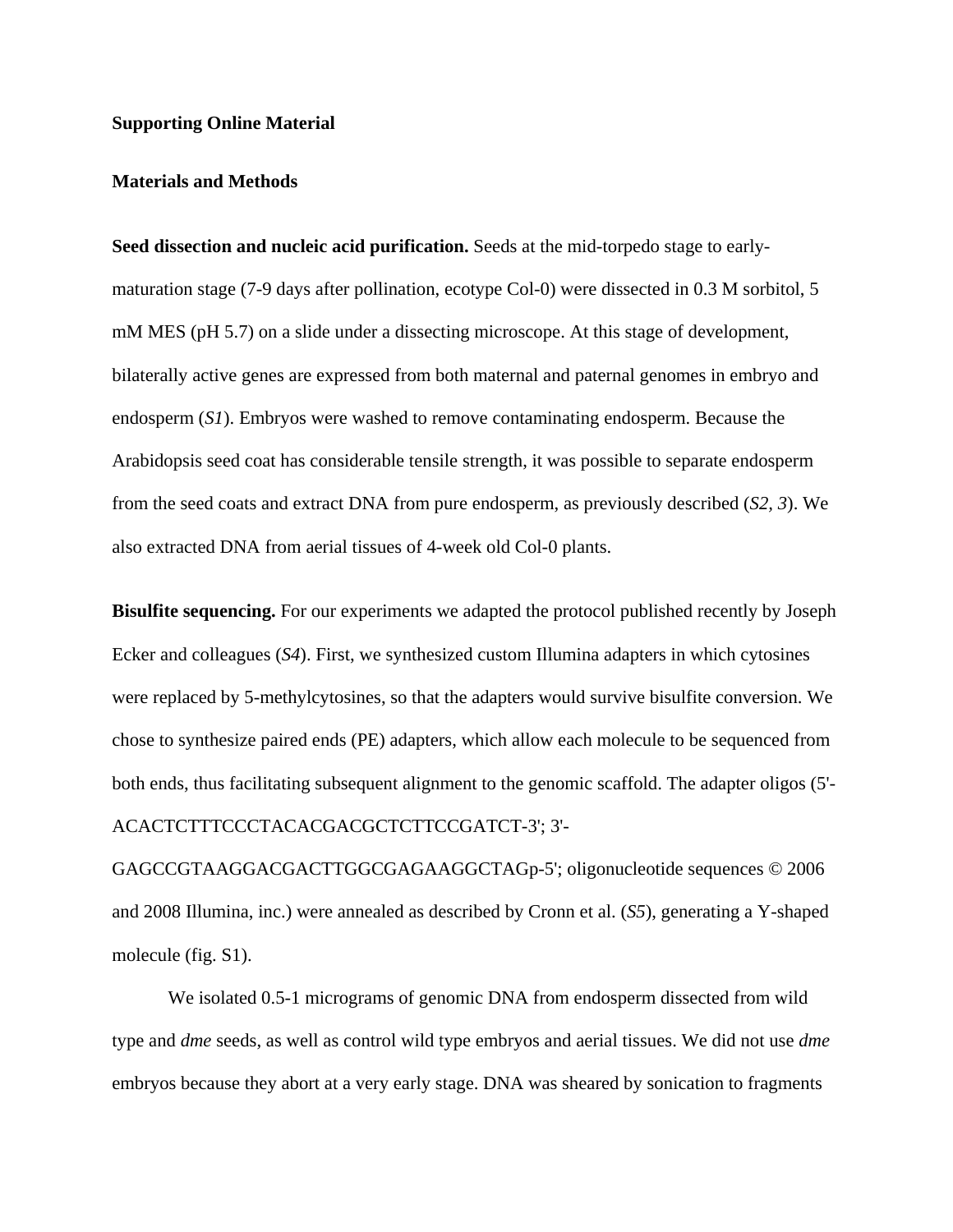of 100-500 bp, and the adapters were ligated following the Illumina protocol. The library was then treated twice with sodium bisulfite (which converts unmethylated Cs to Us) using the Qiagen EpiTect kit, and amplified by 18 cycles of PCR using  $PfurTurboC<sub>x</sub> DNA polymerase$ (Stratagene), a proofreading enzyme that tolerates uracil in the template strand. PCR amplification results in a library with distinct adapters at each end, so that the 'forward' Illumina sequencing primer always produces sequence from the 'original' genomic DNA-derived strand (where Cs represent methylated Cs), and the 'reverse' Illumina sequencing primer always produces sequence from the PCR-generated strand (where Gs represent methylated Cs on the opposite strand).

 Bands around 300 bp were gel-purified and cloned for validation. Traditional sequencing confirmed that the libraries were properly constructed: the clones were fully converted and had correct adapter sequences on each end. The libraries were sequenced at the UC Berkeley Genomic Sequencing Laboratory, generating 45 bp reads from each end (52.3 million for embryo, 46.7 million for WT endosperm, 40.7 million for *dme* endosperm, and 28.7 million for adult aerial tissues).

**Sequence analysis.** To align the reads to the TAIR8 *Arabidopsis* genomic scaffold, we adapted the strategy described by Meissner et al. (*S6*). We used custom Perl scripts to convert all the Cs in the 'forward' reads (and in the scaffold) to Ts, and all the Gs in the 'reverse' reads and scaffold to As, and initially aligned the converted reads to the converted scaffold using SeqMap as individual reads (*S7*), allowing up to two mismatches per read, with 75% of the mapped reads aligning without mismatches. We subsequently used a Perl script to insure that paired reads mapped to opposite strands within 300 bp of each other, uniquely mapping a total of 207,060,231 reads (61.5% of all reads), 21.7% percent of which were mapped by using pair information to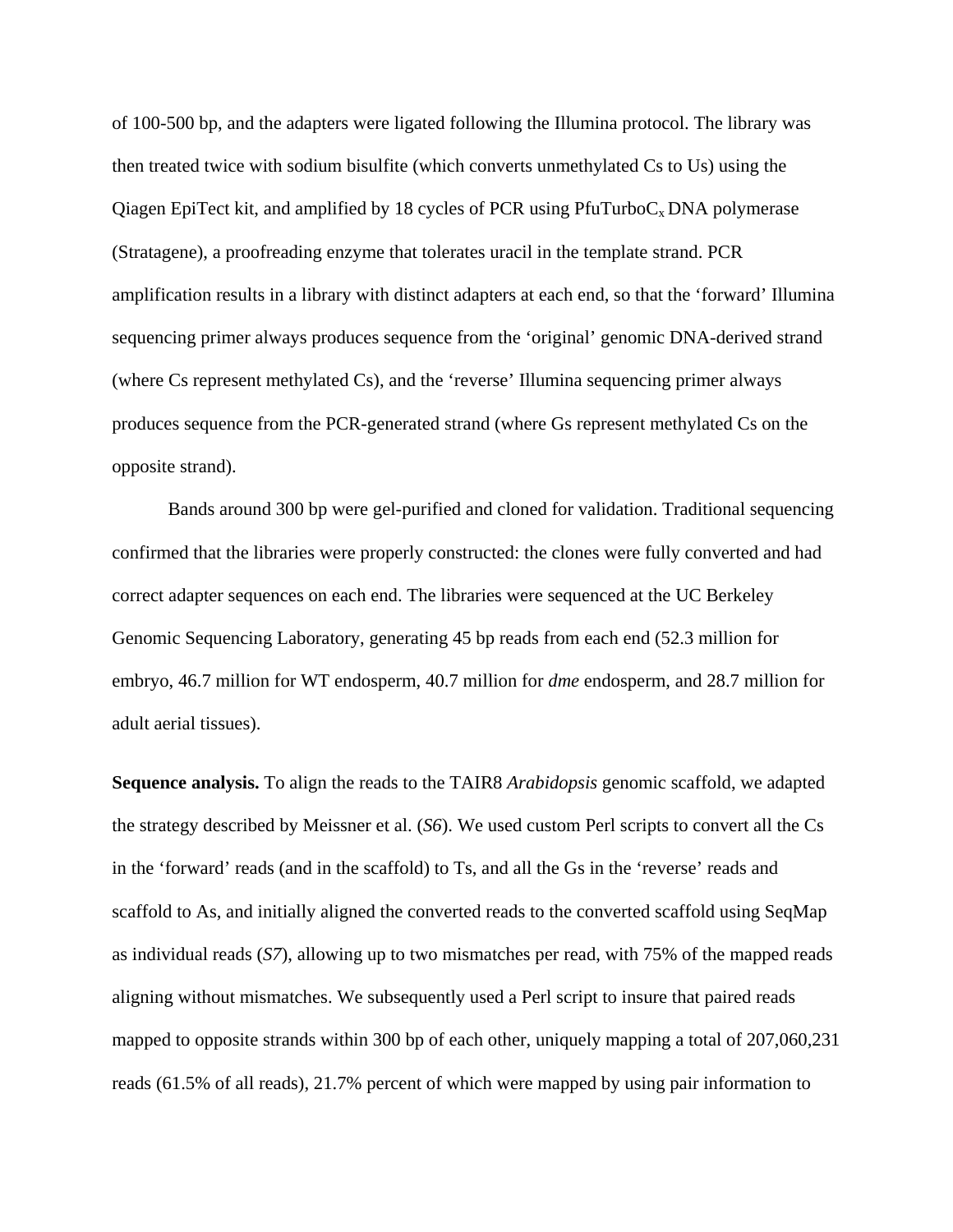resolve non-unique matches. We uniquely aligned 2,460,620,115 bases for embryo, 2,187,031,905 bases for wild-type endosperm, 1,959,340,860 bases for *dme* endosperm, and 1,547,474,265 bases for aerial tissues to the nuclear genome, and 368,429,850 bases for embryo (2,385-fold coverage), 161,853,975 bases for wild-type endosperm (1,048-fold coverage), 215,443,035 bases for *dme* endosperm (1,395-fold coverage), and 135,402,300 bases for aerial tissues (877-fold coverage) to the chloroplast genome (table S1). We then used Perl scripts to recover the original sequence information and, for each C (on either strand), count the number of times it was sequenced as a C or a T. For each sequence context (CG, CHG, CHH) we calculated bulk fractional methylation ( $\#C/(\#C+\#T)$ ), as well as fractional methylation within a 50 bp sliding window. Chloroplast bulk fractional methylation was 0.10% for embryo, 0.10% for wildtype endosperm, 0.15% for *dme* endosperm, and 0.35% for aerial tissues (table S1), which we used as an aggregate error measure.

**Methylation analysis.** Our results closely matched both published conventional bisulfite sequencing (table S2) and high-throughput bisulfite sequencing data (fig. S2) (*S2, S8-14*). We used the high-throughput dataset published by Cokus et al. (*S8*) for comparison because it was derived from very similar tissues (aerial tissues of 5-week-old Col-0 plants) to those used for our aerial dataset (4-week-old Col-0 plants), but utilized different methods for library construction, bisulfite conversion and read alignment. We calculated methylation differences for 50 bp windows containing at least 20 informative sequenced cytosines in each dataset. Mean difference for windows with fractional CG methylation of at least 0.7 in either our aerial dataset or the Cokus et al. dataset was 0.0006, over 300 times smaller than the difference between our embryo and WT endosperm datasets. Mean difference for windows with fractional CHG methylation of at least 0.5 in one of the tissues was 0.029 and mean differences for windows with fractional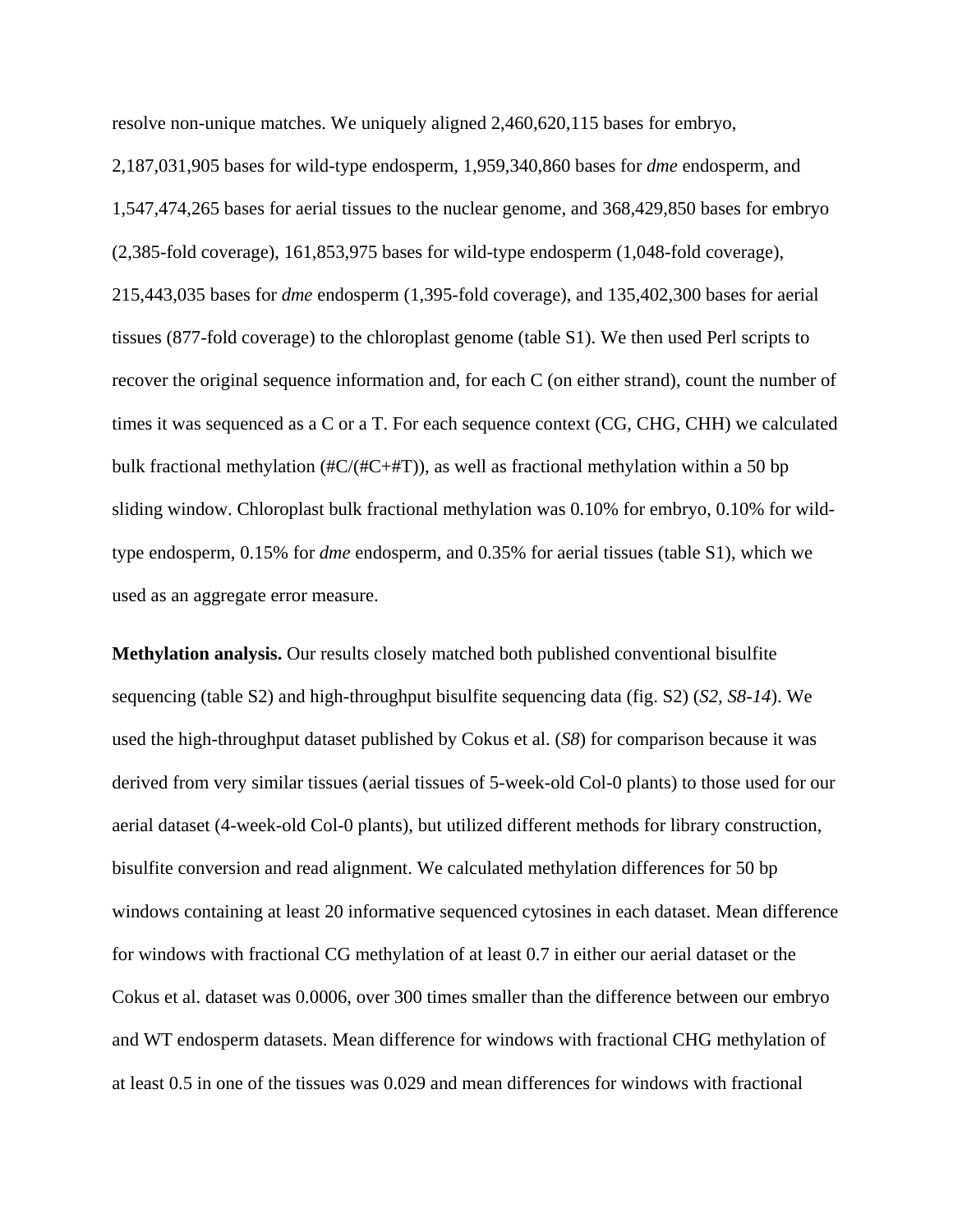CHH methylation of at least 0.1 in one of the tissues was -0.006. The same comparison parameters were used to generate the density plots in Fig. 3, fig. S4 and fig. S6.

 To identify sequences with significant methylation differences between two tissues, adjacent 50 bp windows containing any methylation in the relevant context in at least one of the tissues being compared were concatenated. Concatenated windows with at least 20 informative sequenced cytosines and a methylation difference of at least 0.1 for CG and CHG contexts and at least 0.05 for CHH context at a p<0.0001 (Fisher's exact test) are reported in table S3.

**siRNA analysis.** We used published siRNA data from *Arabidopsis* flower buds (*S4*) to count the number of siRNAs within 50 bp windows covering the genome. Fig. 2A depicts all windows, or those matching sequences hypermethylated in either the CHG or CHH context in the endosperm.

**Expression analysis.** We used publically available microarray expression data (GEO accession number GSE12403) for cellularized endosperm and embryo at the linear cotyledon stage (http://estdb.biology.ucla.edu/seed/arabidopsis#microarray). Endosperm and embryo replicates were averaged, normalized, and relative expression scores ( $log<sub>2</sub>$  (endosperm/embryo)) were computed for each gene represented on the array. Expression scores for genes with reduced CG methylation in wild-type endosperm within 1 kb of either the 5' or 3' end (table S4) were used in the analysis shown in Fig. 2B.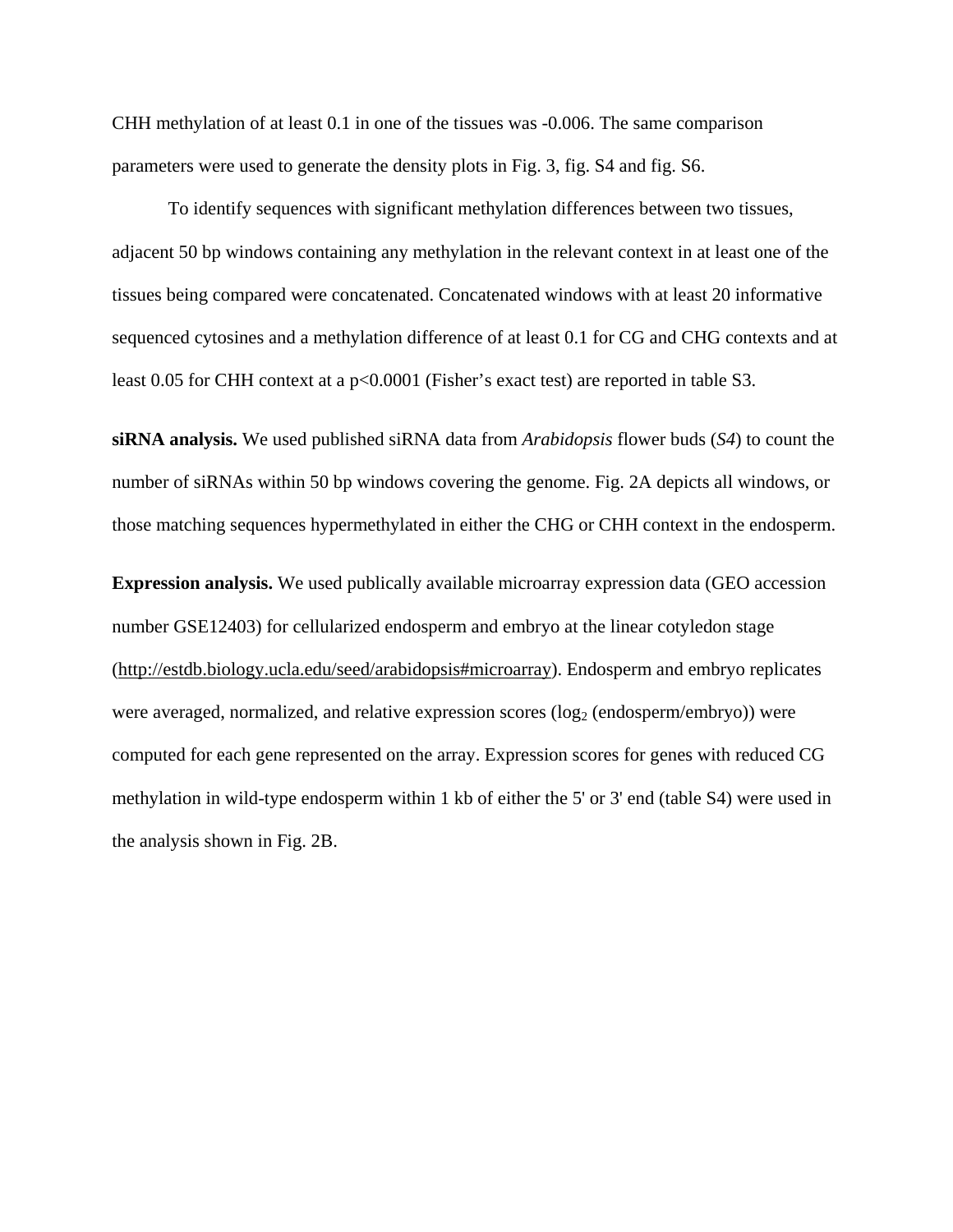

**fig. S1.** A schematic of library construction for Illumina sequencing of bisulfite-converted DNA.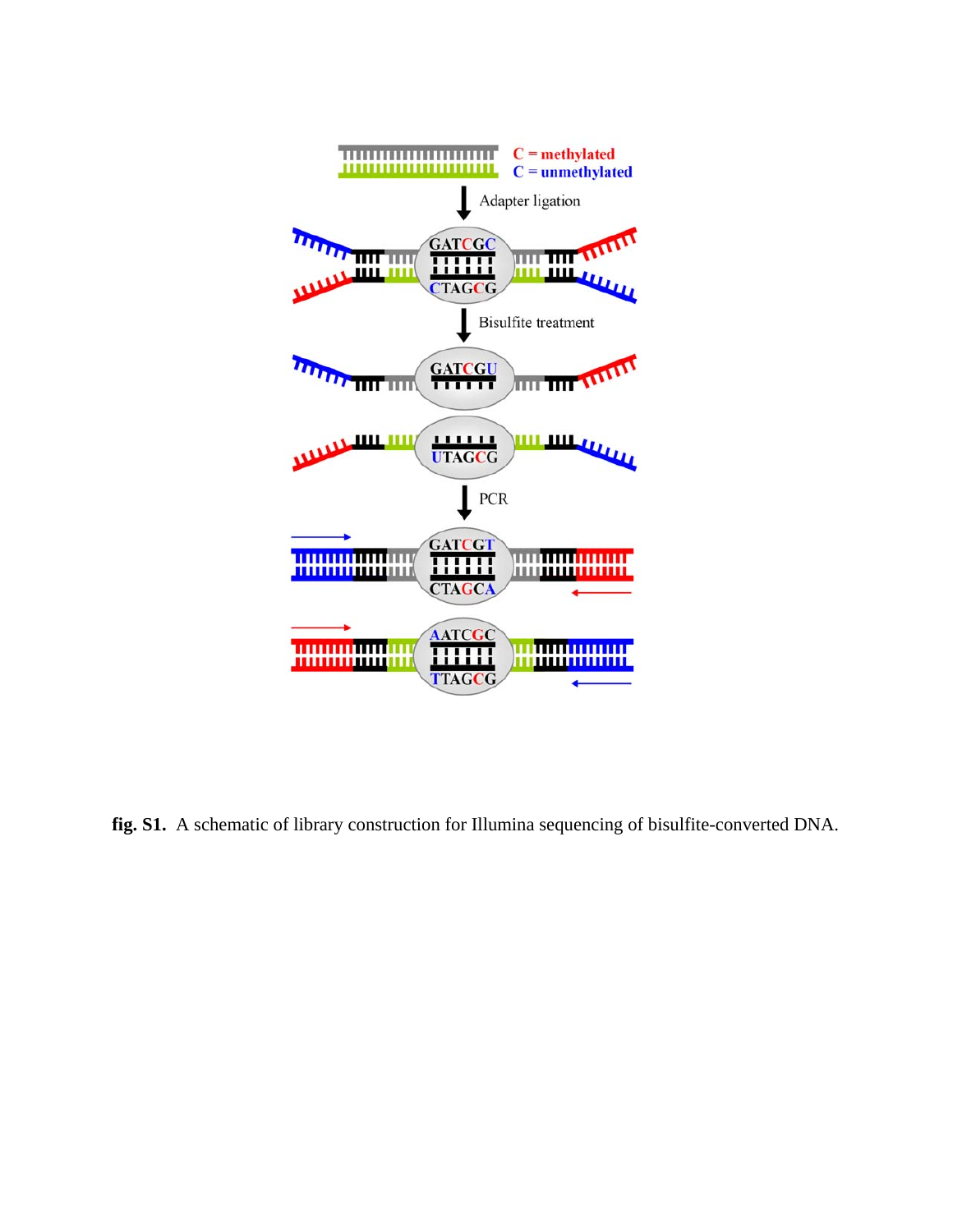

**fig. S2.** (**A-F**) TAIR8-annoted genes (**A, C, E**) or transposons (**B, D, F**) were aligned at the 5' end (left panel) or the 3' end (right panel) and average methylation levels for each 100-bp interval are plotted from 2 kb away from the gene (negative numbers) to 4 kb into the gene (positive numbers). Methylation of WT aerial tissues as determined in this study is represented by the red trace, and as determined by Cokus et al. (*S8*) by the blue trace. The dashed line at zero represents the point of alignment. CG methylation is shown in (**A-B**), CHG in (**C-D**), CHH in (**E-F**).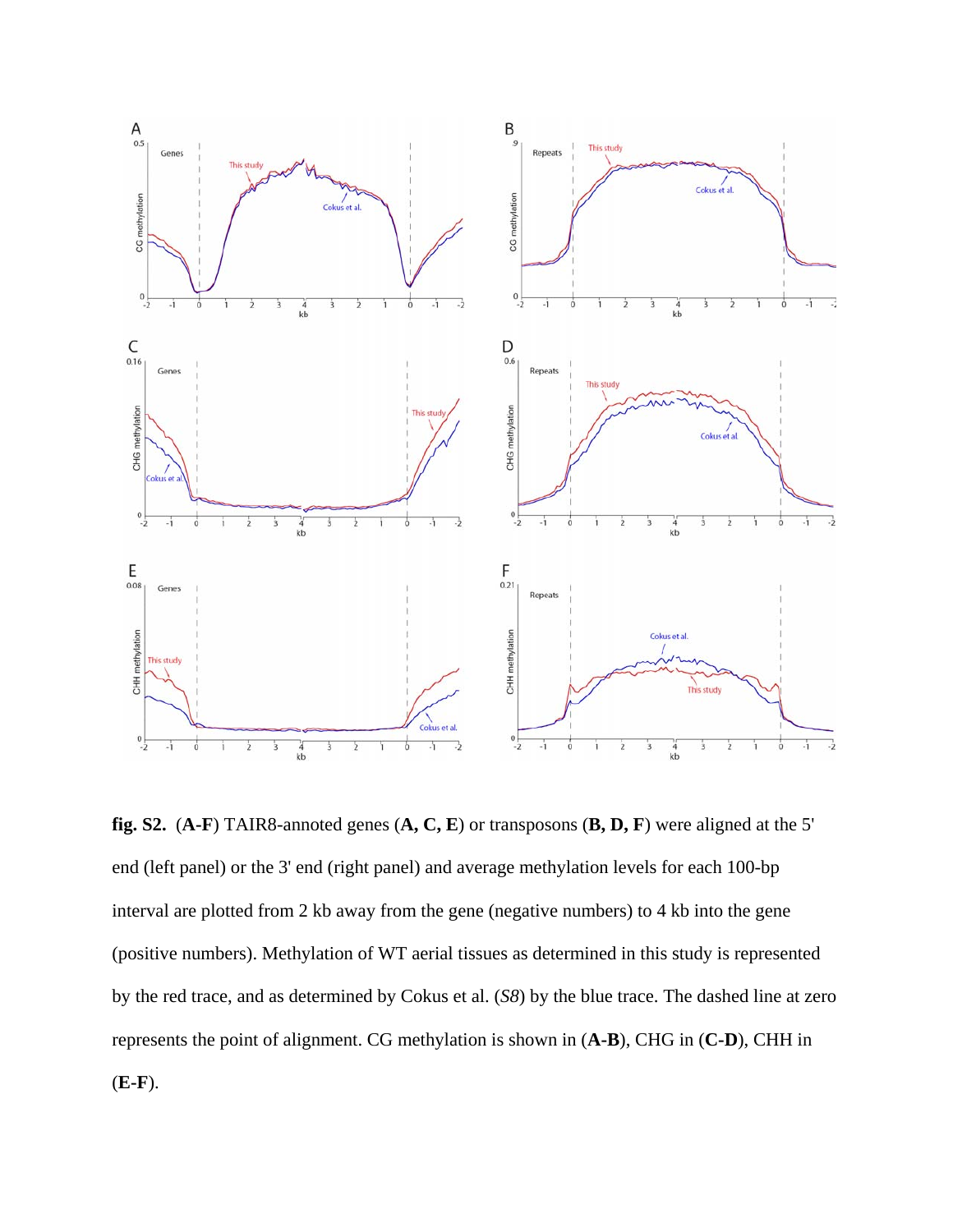

**fig. S3.** We selected reads from each tissue that overlapped transposable elements with embryo CG methylation above 70% and at least 20 informative sequenced Cs. Reads without CG sites were eliminated, and the rest were separated into two categories: reads that have at least one methylated CG site and reads that have none. Percentage of reads with no CG methylation in each tissue is shown in (**A**); CHG and CHH fractional methylation for each subset is shown in (**B**) and (**C**), respectively. CG methylation in reads with at least one methylated CG is 95% in embryo, 88% in WT endosperm, 92% in *dme* endosperm, and 91% in aerial tissues.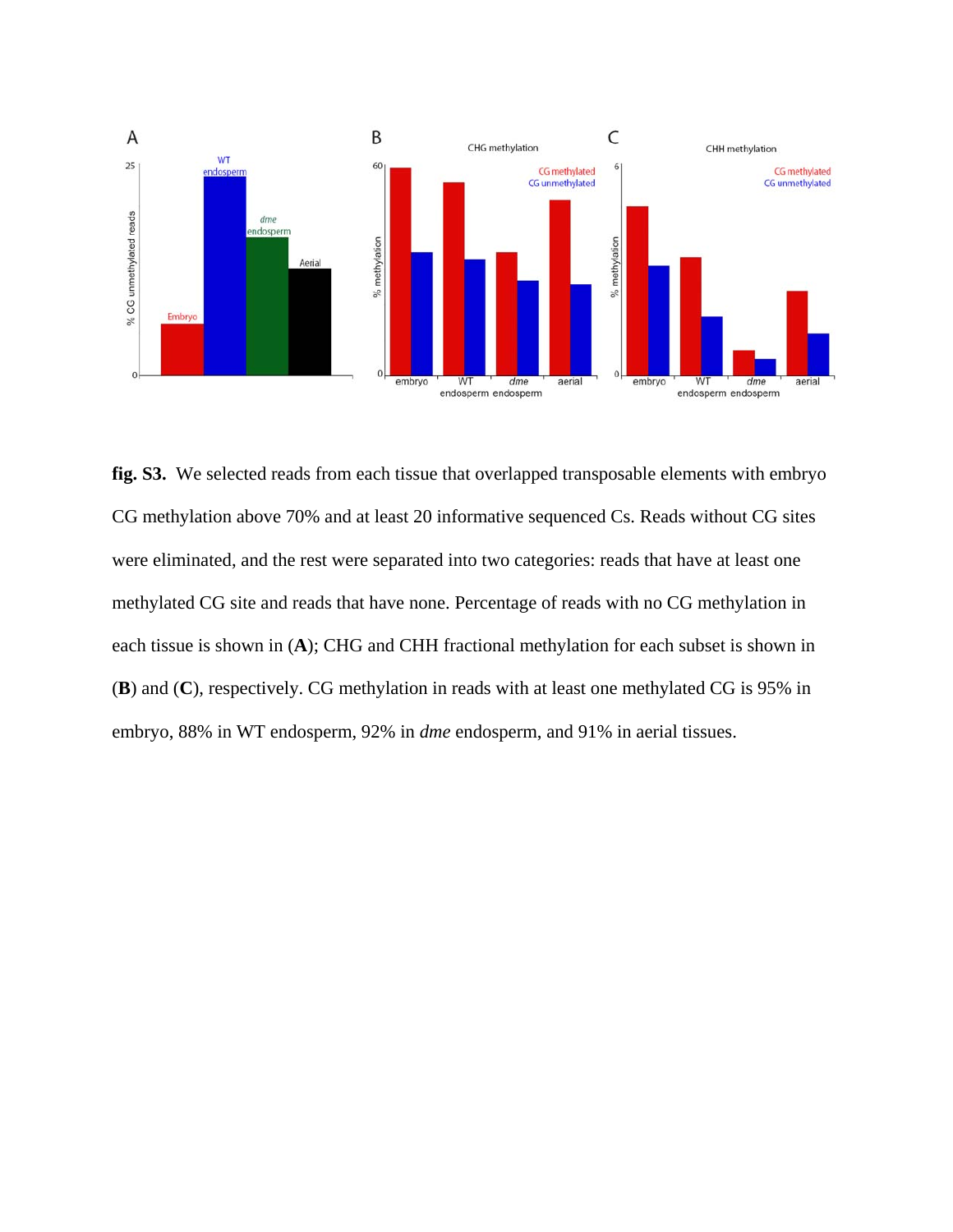

**fig. S4.** (**A-C**) Kernel density plots, which have the effect of tracing the frequency distribution, of the differences between embryo and aerial tissue methylation. Methylation differences for 50 bp windows containing at least 20 informative sequenced cytosines are shown. Differences for windows with fractional CG methylation of at least 0.7 in one of the tissues are shown in (**A**), differences for windows with fractional CHG methylation of at least 0.5 in one of the tissues are shown in (**B**) and differences for windows with fractional CHH methylation of at least 0.1 in one of the tissues are shown in (**C**).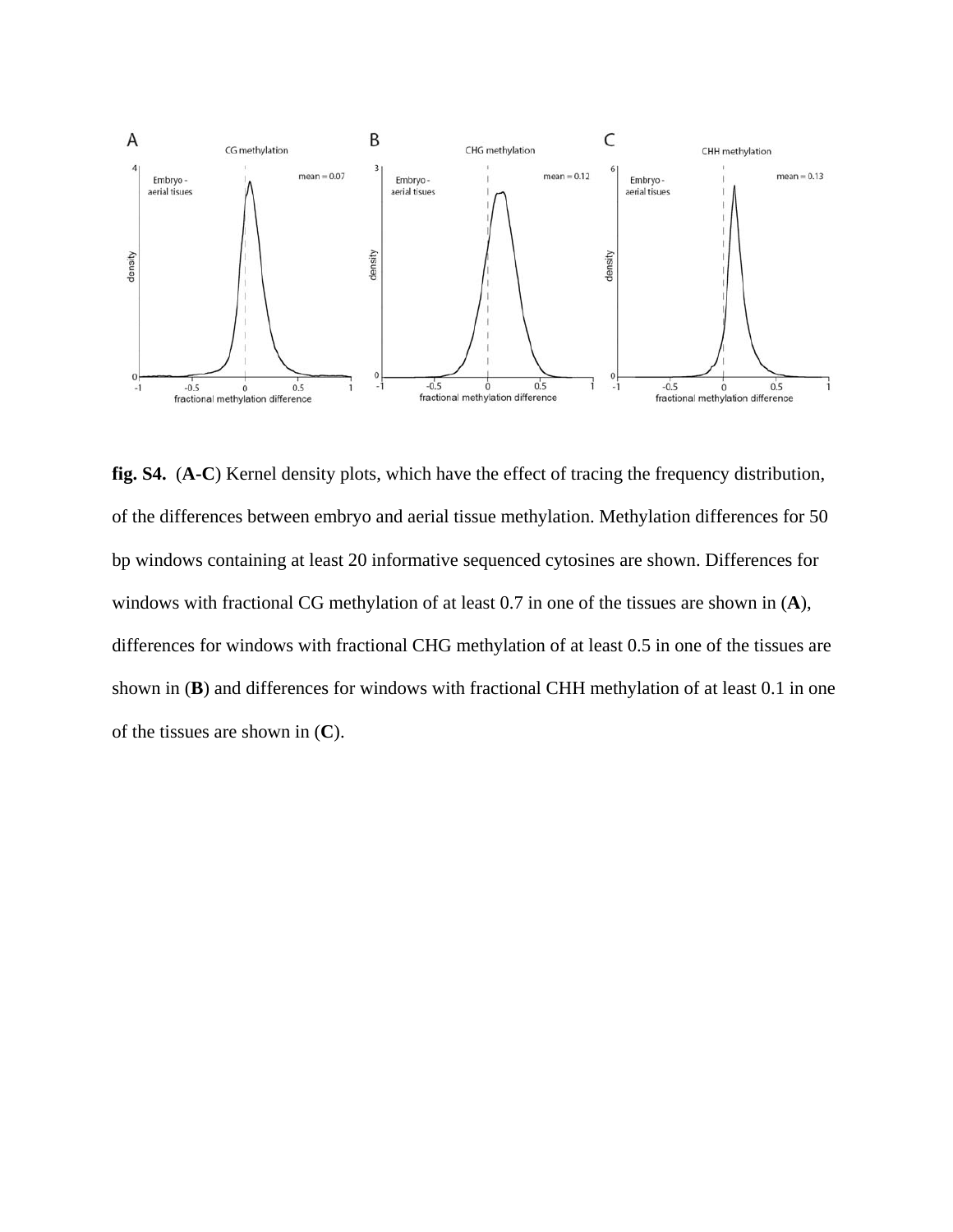

**fig. S5.** (**A-D**) All TAIR 8 annotated transposable elements and repeats (31,076; **A-C**) or genes (28,244; **D**) were aligned at the 5' end and stacked from the top of chromosome 1 to the bottom of chromosome 5. Embryo methylation is displayed as a heat map in the left panel, differences between embryo and WT endosperm in the right panel. CG methylation of transposable elements is shown in (**A**), CHG methylation of transposable elements is shown in (**B**), CHH methylation of transposable elements is shown in (**C**), and CHH methylation of genes is shown in (**D**).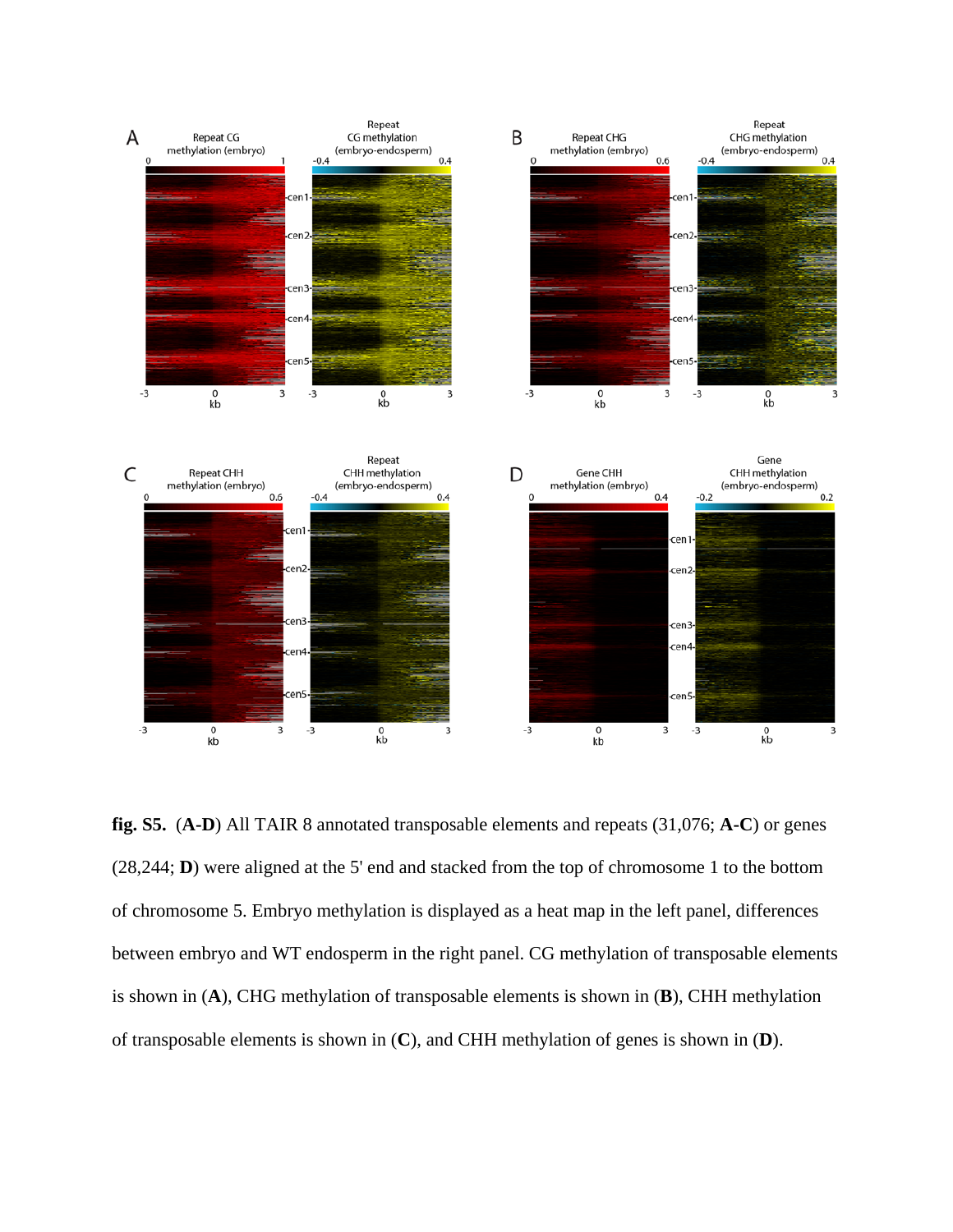

**fig. S6.** Kernel density plots, which have the effect of tracing the frequency distribution, of the differences between embryo and WT endosperm methylation. CG methylation differences for 50 bp windows containing at least 20 informative sequenced cytosines and with methylation of at least 0.7 are shown. Differences for windows representing transposable elements (red trace) and gene bodies (blue trace) are shown in (**A**) and differences for windows representing transposable elements shorter than 500 bp (red trace) and transposable elements longer than 1500 bp (blue trace) are shown in (**B**).